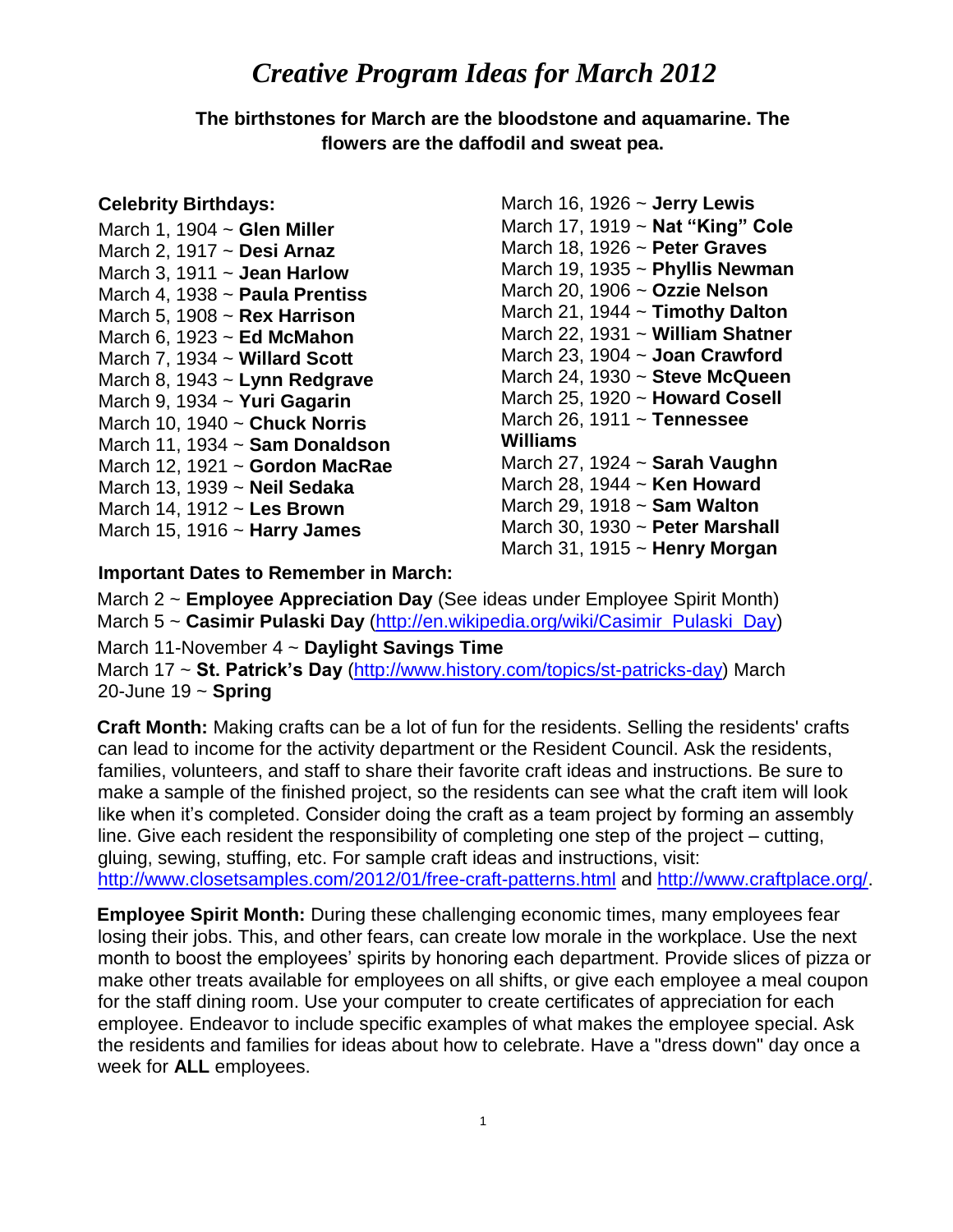**Go Fly a Kite!!** Since March is known for its windy days, it's time to think about making and flying kites as an intergenerational activity. Discuss the most successful kite designs and materials the residents used when they were children. Ask the residents to help choose the materials and kite designs they would like to make with the children. Divide the participants into teams. Each team will build a kite and then fly it on a windy day. For design ideas and lists of suitable materials, visit: [http://webtech.kennesaw.edu/jcheek3/kites.htm,](http://webtech.kennesaw.edu/jcheek3/kites.htm) [http://www.aloha.net/~bigwind/20kidskites.html,](http://www.aloha.net/~bigwind/20kidskites.html) and [http://www.kiteplans.org/.](http://www.kiteplans.org/)

**Ideas Month:** Encourage the residents and staff to share their ideas for new activities, service projects, field trips during warmer weather, etc. This can be done during small group activities, e.g., Resident Council, and staff meetings. Enlist the help of the residents and staff to plan and execute the ideas that are generated. Remember to recognize the individuals who contributed the ideas used. The best way to generate ideas is to "brainstorm," which means everyone shares whatever comes to mind. Here are a few rules for this process:

- all ideas are written down on a large flip chart;  $\Box$  no one is allowed to comment on anyone else's idea;
- the list is reviewed by the group and prioritized;
- the best ideas are chosen to execute; and
- the **team** is responsible for planning and executing the idea, **not** just the originator.

**Nutrition Month:** Work with the facility's dietitian to develop a series of informational activities about good nutrition for the residents, families, and staff. If you're tired of the Resident Council meeting being "all about food," it's time to develop a Resident Food Committee. This committee should be run by a dietary supervisor. Have weekly "taste tests" to introduce new foods from different vendors and ask the residents to choose their favorites. Provide tours of the facility's kitchen or show a video of the facility's kitchen staff preparing and serving a meal to the residents. This will give the residents a good idea of what is involved in preparing all those meals each day.

**March 2 ~ Dress in Blue Day:** Encourage the residents and staff to wear something blue today. Discuss how many different shades of the color blue there are. During a group activity, ask the residents to list everything they can think of that is blue, e.g., the sky, robin's eggs, one of the colors in the rainbow, etc. Write a group poem about the color blue. Discuss other meaning of the word blue, e.g., I'm feeling blue today, etc. Have the residents list all the words they can from the letters in the word blue. Give a prize to the resident who lists the most words within a given time.

**March 4 – 10 ~ Celebrate Your Name Week:** Names identify who you are to the world. Many of us were named after someone. Discuss how the residents got their names. Help the residents celebrate their names by writing a name poem. A name poem uses the letters of one's name as the first letter of each line of poetry. The following is an easy example: *Rhonda* 

*is ~* **R**adiant

**H**onorable **O**rganized and **N**amed after her **D**ad's **A**unt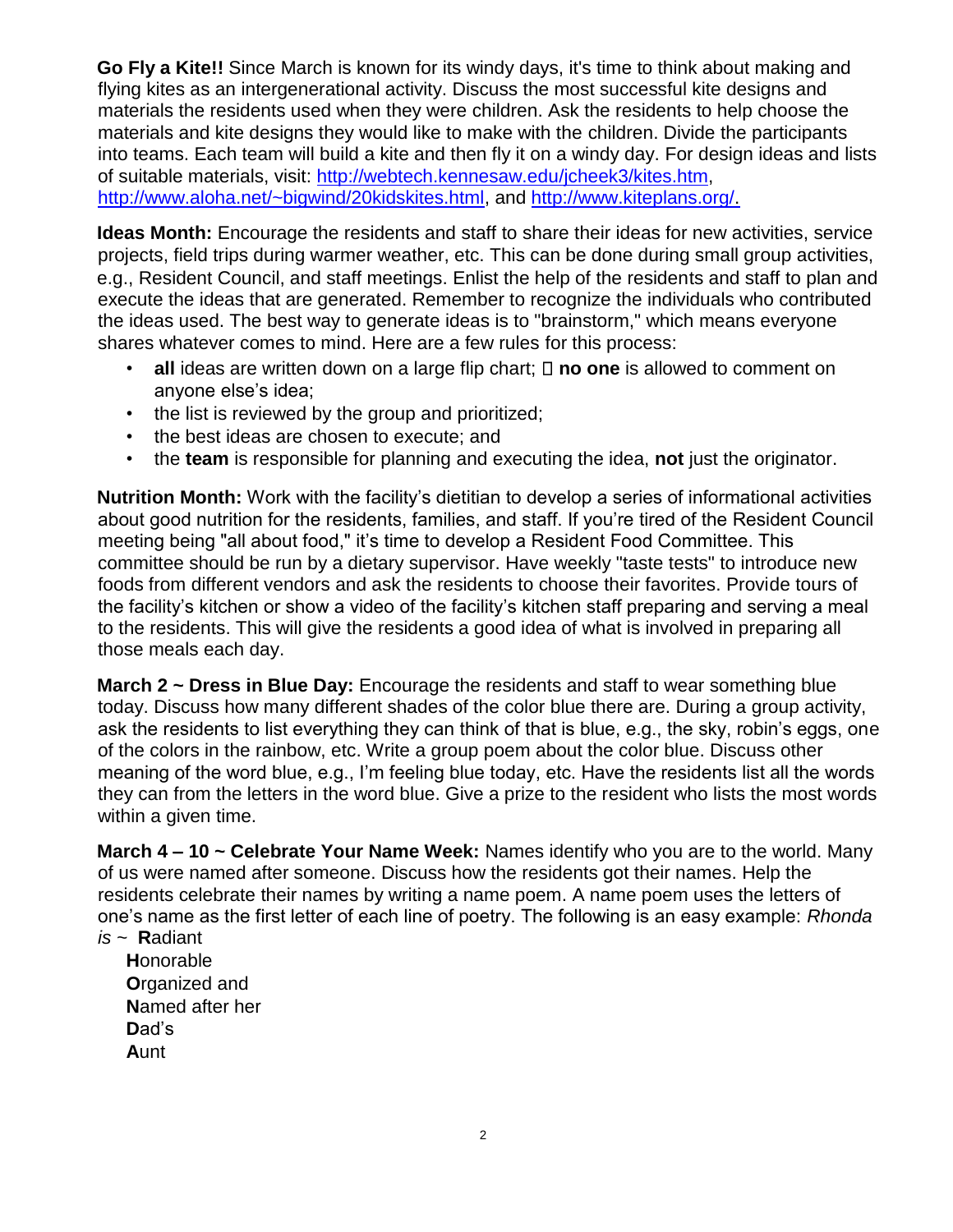**March 5 ~ Fun Facts About Names Day:** Use a name your baby book or go online [\(http://www.behindthename.com/\)](http://www.behindthename.com/) to research the meaning of the residents' names. Use the Internet to research for fun facts about their names. For instance: Does the dog piece, in the game Monopoly, have a name? What was the former name of the White House? Does the doll we call Barbie have a last name? Google is an excellent search engine to use. For the answer to the last question, visit: [http://ask.yahoo.com/20040827.html.](http://ask.yahoo.com/20040827.html)

**March 9 ~ Anniversary of Mattel's Barbie Doll:** On this date in 1959, this popular girls' doll debuted in stores across America. The doll became an instant hit with preteen girls. Since its début, more than 800 million dolls have been sold along with clothes and other accessories. Invite the residents and their granddaughters to an afternoon tea party and ask the girls to bring their Barbie dolls. Share the story of Barbie and her friends, which can be found at: [http://inventors.about.com/od/bstartinventions/a/The-History-Of-Barbie-Dolls.htm.](http://inventors.about.com/od/bstartinventions/a/The-History-Of-Barbie-Dolls.htm)

**March 17th ~ Quilting Day**: Take this opportunity to display some of the residents' handmade quilts. Ask the families to bring some of the quilts the residents made and display them in a central location. Invite a group of quilters to demonstrate the art of quilting. Invite the community to come and see the beautiful quilts and talk to the residents who made them. If the residents won an award for their quilt, display the award with the quilt.

**March 19 - 24 ~ Celebrate Chocolate Week:** This is a chocolate lover's delight! Have your own chocolate week festivities and invite the families, volunteers, and staff to take part. Ask the families, staff, and volunteers to make their favorite chocolate creation and include the recipe for inclusion in a small cookbook. Have the residents bake several chocolate recipes during a baking group activity. On March 24, hold the facility's chocolate week festival and disribute samples of the various creations. Everyone who provides a chocolate item can receive the cookbook filled with the recipes. To see how one facility celebrated chocolate, visit: [http://www.nursinghome.org/pro/frmNewsletter.asp?strFile=/pro/newsletters/closeup\\_new/199](http://www.nursinghome.org/pro/frmNewsletter.asp?strFile=/pro/newsletters/closeup_new/1999/cu0319.html)  [9/cu0319.html](http://www.nursinghome.org/pro/frmNewsletter.asp?strFile=/pro/newsletters/closeup_new/1999/cu0319.html)

**March 19-25 ~ Wellderly Week:** Today provides an opportunity to honor and recognize elders who never act their age. Have a party to honor the residents who continue to be involved in the community and facility life. Present a certificate to the residents who accept leadership roles in the facility, volunteer in the community, and display qualities usually attributed to younger adults. Invite local dignitaries to take part in the recognition festivities.

**March 20 ~ Farewell to the Snowman:** Herald the end of winter and the approach of spring by reading poems about both seasons. Have the residents make a list of the things they will miss about winter and another list of the things they are looking forward to once spring arrives. Have each resident make their own snowman out of three marshmallows stacked one on top of the next and held together using butter cream icing. Use the icing to attach raisins on the face of the snowman for its eyes, nose, and mouth. At the end of the activity the residents can sing *Frosty the Snowman* as they say farewell to their snowman by eating their creation!

**March 21 ~ Common Courtesy Day:** Ask the residents to define what common courtesy means to them and ways individuals can demonstrate acts of common courtesy. Write down the residents' answers on a flip chart. Transfer their hints to several poster boards. Place the posters around the facility to remind everyone how important common courtesy is to everyone. Encourage the staff, volunteers and residents to practice common courtesy not only today, but throughout the year.